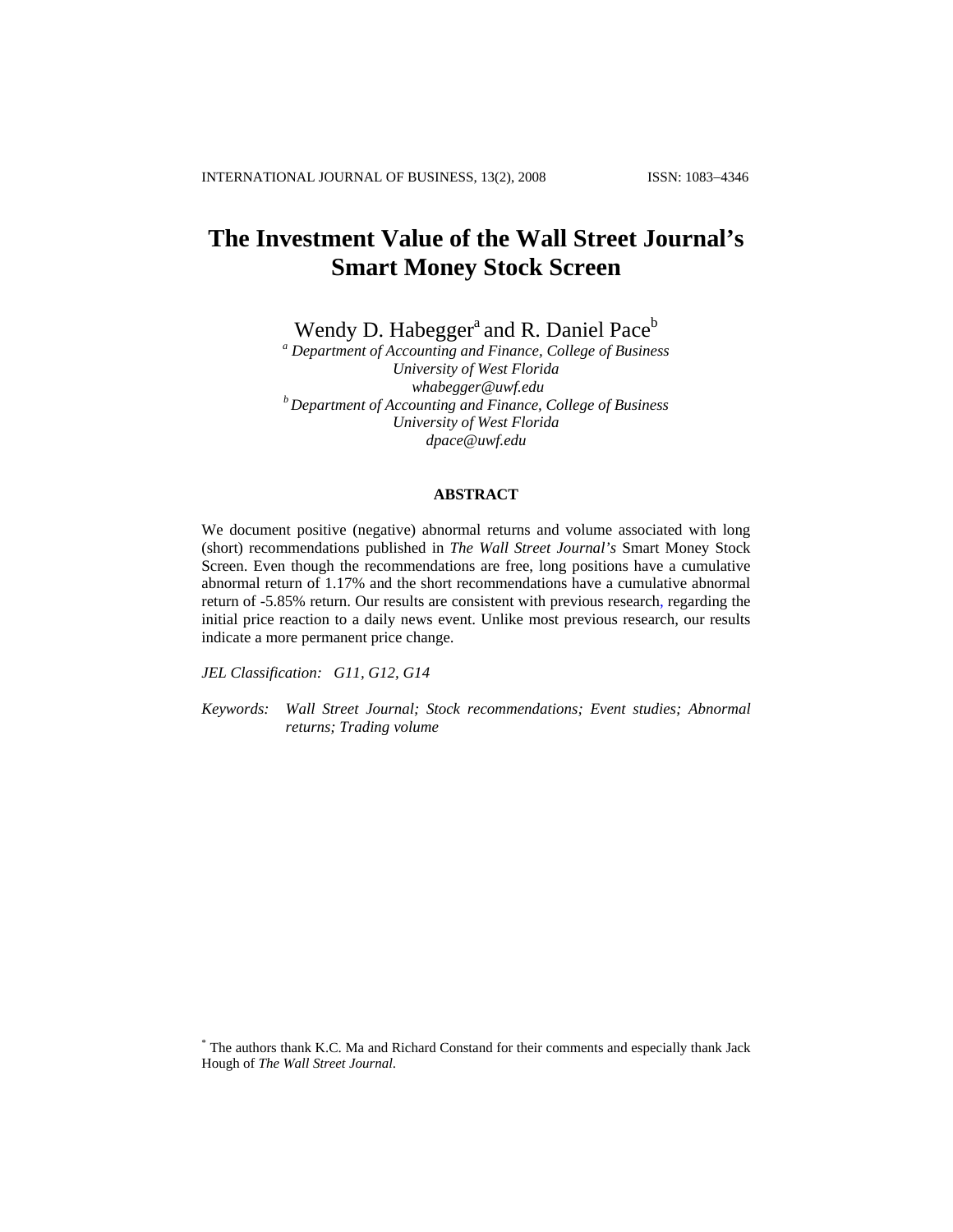## **I. INTRODUCTION**

A recent addition to *The Wall Street Journal (The WSJ)* is a weekly feature Smart Money Stock Screen (SMSS). SMSS recommends a small number of positions, averaging 8.2 positions per week. We find firms recommended, demonstrate significant appropriate returns (given long or short recommendation), and significant volume increases. These results are consistent with previous research findings studying other recurring *WSJ* recommendations, analysts' recommendations, expanded definitions of market efficiency (Grossman and Stiglitz (1980)) and more recently, televised recommendations (Engelberg, Sasseville and Williams (2006)).

Most studies find price changes associated with *WSJ* have variable reverting tendencies in the test period<sup>1</sup>. The information sources are *WSJ* articles "Heard on the Street" or "Dartboard." More recently, the CNBC popular show "Mad Money," Engelberg, Sasseville and Williams (2006), find price reactions and reversals within 12 trading days of the show's stock recommendations. The exception is Beneish (1991), who finds price changes associated with *WSJ*'s "Heard on the Street" not fully reversed. Our results indicate that SMSS information around the publication process is associated with price changes and does not reverse. An interesting aspect of the SMSS is that the screens constantly change, effectively adopting a new style. Given the changing styles of SMSS, we evaluate the value of the recommendation rather than a particular screening procedure. A somewhat circular argument is that investment advisory services, such as Value Line, must provide value or else they would cease to exist therefore information provided by such services must have value and the market response to their information is the evidence of that value. The information of SMSS is essentially free with little possibility of threatening the existence of *The WSJ* (though it may have personal implications for the journalists). Our results indicate that the recommendations are associated with significant price and volume changes. Unlike other studies, we do not find prices reversing during the test period.

Section II is a brief literature review. Section III describes the data and methodology. Section IV analyzes the results. Section V concludes the paper.

#### **II. LITERATURE REVIEW**

Lloyd-Davies and Canes (1978) and Beneish (1991) find information in *The WSJ* "Heard on the Street" (HOTS) find significant market reactions around publication. Liu, Smith, and Syed (1990) find the HOTS column associated with higher volumes and significant price changes. Barber and Loeffler (1993) and Liang (1999) study the recommendation effect from the "Dartboard" column in *The WSJ*. In this column, analysts recommend one stock each and compare these picks to a random portfolio generated by throwing darts. The analysts' recommendations do show positive and significant returns around their announcement. Again, most studies show price adjustments after the information effect.

One of the most studied information effects in finance is Value Line information. Likely inspired by Fischer Black in 1973, some of the most prominent finance journals have published multiple papers on the Value Line effect<sup>2</sup>. Given the potential implications to market efficiency, this is not surprising. In short, Value Line does appear to provide priced information to the market, but the debate of the tradability of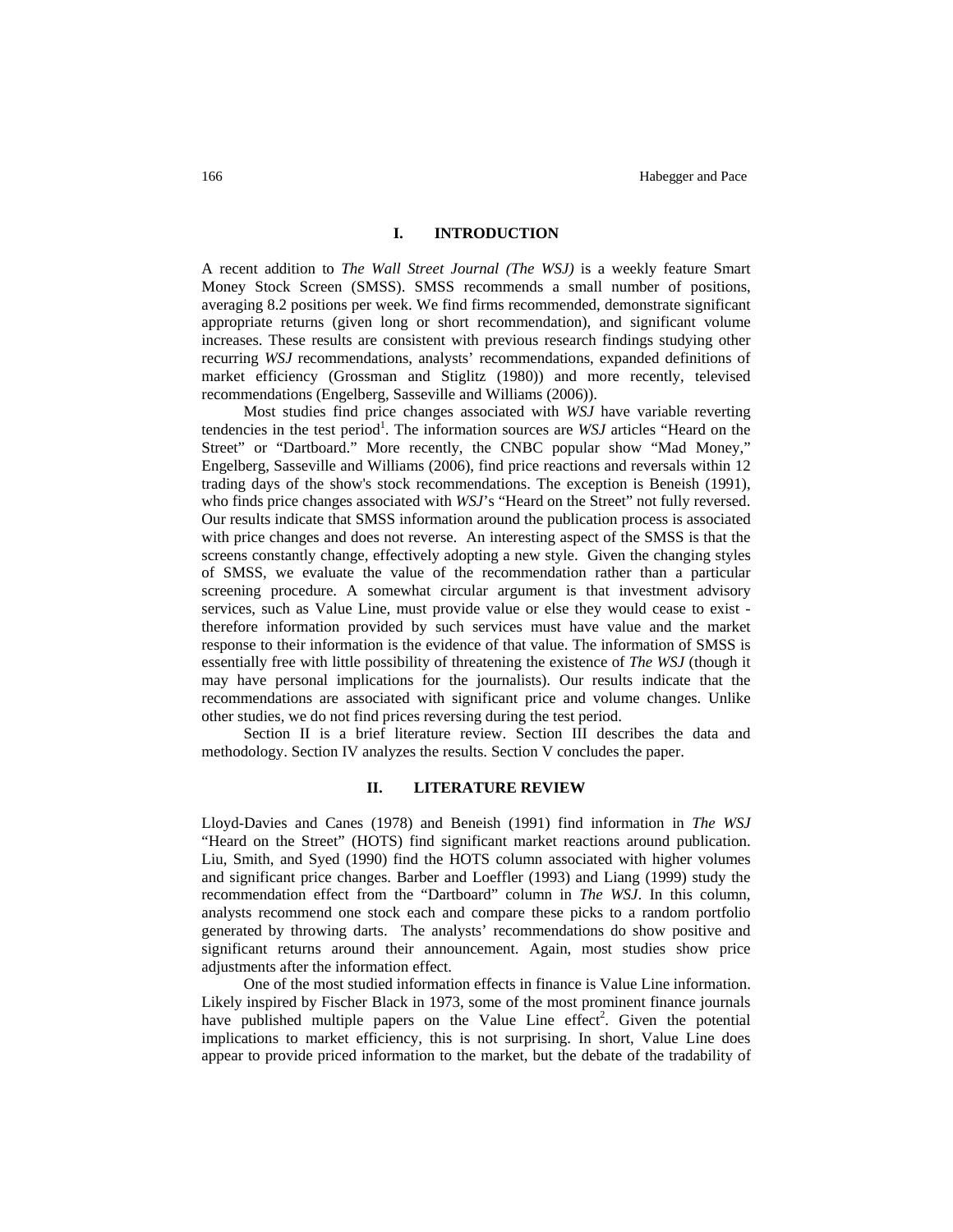these recommendations and the overall Value Line implications to market efficiency continues.

Numerous studies provide evidence that markets respond to information provided by investment advisory services<sup>3</sup>. Millon and Thakor (1985) and Stickel (1986) offer frameworks where investment advisors can exist even when based on public information. Womak (1996) analyzes brokerage recommendations as reported in *First Call*, and finds information returns are significant and prices reflect an immediate recommendation announcement effect and that is sustained subsequent months. These results support the Grossman and Stiglitz (1980) expanded definition of market efficiency.<sup>4</sup>

#### **III. DATA AND METHODOLOGY**

*The WSJ* publishes a weekly column, SMSS, providing investors a selective list of stock positions. These positions meet SMSS criteria based on changing, weekly topical selections.<sup>5</sup> Topic examples are "bargain growth stocks", "future stars", "safe stocks", "insider buying", "casual dining," and "unheard of stocks."<sup>6</sup> The position recommendations repeatedly disclaim the recommendations as research starting points and the responsibility of due diligence falls to the investor.

The typical timelines the *WSJ* follows in creating the SMSS as follows: a selection of stock screen topics presented to the *WSJ* on Monday. By the end of Monday, screening begins on the chosen topic. Writing is complete by Wednesday and *WSJ* publishes the print version on Thursday. The online publication posts Thursday 12 AM.

The SMSS themselves possibly provide investors with valuable financial information, reducing the number of potential positions. For example, the ten stocks listed in the article SM "Unheard-of Stocks" dated on December 22, 2005, successfully passed the following screens:<sup>8</sup>

….analyst coverage by fewer than four analysts, but more than two, debt/capital ratios below 0.5, trailing 12-month sales of at least \$100 million and average daily trading volume of 100,000 shares or more. Current-year earnings forecasts for each company must have increased within the past four weeks, and reported earnings must have topped estimates, on average, over each of the past four quarters. Finally, price/earnings-to-growth, or PEG, ratios must be below  $1.5$ .<sup>9</sup>

As noted in the literature review, several researchers find a variety of published stock recommendations, investment newsletters, and surveys, often at negligible costs, associated with significant market changes. Our similar purpose is to analyze the usefulness of the SMSS selections.

We construct our sample using SMSS**'**s for the 2005 calendar year and the initial sample is 395 long and 24 short positions distributed across 51 event dates. Typically, each event date averages 8.2 recommendations.<sup>10</sup> Our source for stock return and volume data is the Center for Research in Security Prices (CRSP) research data file. As we use standard event study methodology, we require each observation a minimum of 50 days of returns and no more than two missing returns over the event period $1$ . The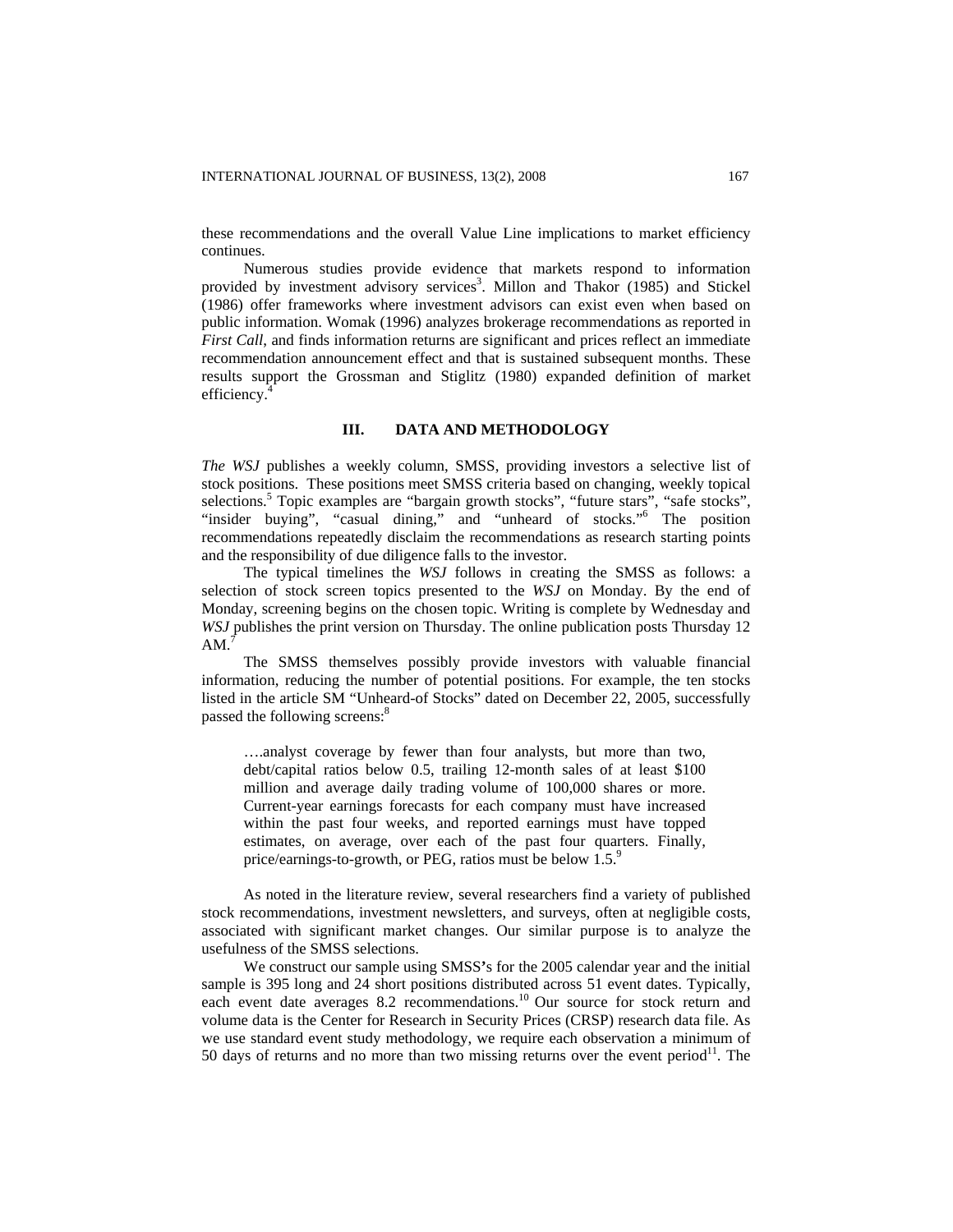event period is 250 days and the estimation period is 46 days prior to the event period. The final sample for contains 361 long positions and 15 short positions.

We investigate the daily and cumulative abnormal returns for several event windows, where the publication date in *The WSJ* is "Day 0."<sup>12</sup> Longer event windows provide insight into investor reaction to SMSS. If the SMSS is valuable we expect abnormally high volume, positive abnormal returns for long recommendations and abnormally high volume, negative returns for short recommendations.

We estimate the mean cumulative abnormal returns using the equality-weighted market model. The sample contains a mix of NYSE and NASDAQ stocks. While our sample construction provides some control for thinly traded securities, and infrequently traded securities, we must acknowledge the control is not complete and varying return variances are potential sources of model misspecification. We report the Patell z statistic and the standardized cross-section z statistics, but because this potential model misspecification we also report the cross-section t-statistic and the rank z-statistic (Cowan and Sergeant (1996)).

We test the null hypotheses that the abnormal stock return is greater (less) than zero for the long (short) positions. Additionally, we report the generalized sign zstatistic to test the null hypothesis that the proportion of positive (negative) abnormal returns is greater than negative (positive) abnormal returns.

We follow the same event study methodology with trading volume for both logtransformed data and non-transformed data. The results are similar so we report the results based on the log-transformed data (Campbell & Wasley (1996), Cowan (2005)). We use the rank test to test the null hypotheses that the relative volume is equal to zero and the generalized sign z-statistic to test the percentage of positive relative trading volume is equal to the percentage of negative relative trading volume.

#### **IV. EMPIRICAL RESULTS**

The long positions highlight the daily abnormal returns over the window spanning thirty days prior and post article publication. We present our results in Table 1 and graphically in Figure 1. Our interest in individual daily returns stems from any associations with the publication process and the midnight release of the article online. We find thirteen days with significantly abnormal returns.<sup>13</sup> We hesitate to attach a root cause to the outlying individual days. However, two of these days are important relative to the publication production. Day -5 (0.22% return) is associated with the beginning of the publication process. Day -1 (0.17% return) is associated with the publication date.<sup>14</sup>

In Table 1, we report cumulative abnormal returns for windows of varying size. The windows of particular interest are those including the days prior to article publication that coincides with the SMSS's production lead-time. For the window (-5, +30), we report significant positive cumulative abnormal returns of 1.17% and the generalized sign z-statistic confirms that the number of positive abnormal returns is significantly greater than negative abnormal returns. Two probable explanations for this price behavior are: 1) information leakage in the SMSS's production process; and/or 2) investors running the same or similar screens find the same firms. Finally, we note that while the statistical significance mixed, in all cases we find the expected, positive, sign.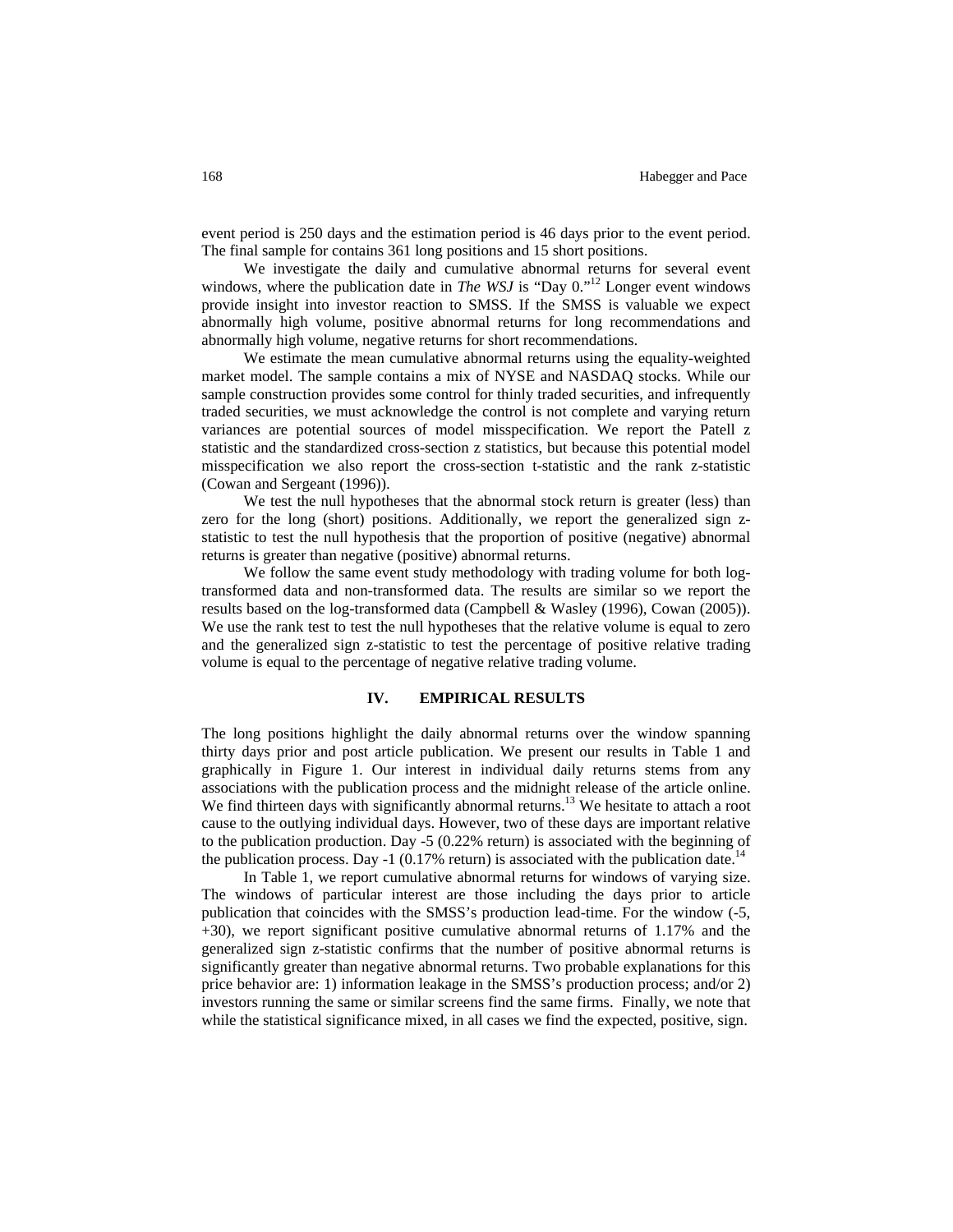

**Figure 1** 

**Table 1**  Long position cumulative abnormal returns

| event<br>window | cumulative<br>abnormal | Patell z  | t-<br>statistic | $Z-$<br>statistic | $\frac{0}{0}$<br>positive | generalized         |
|-----------------|------------------------|-----------|-----------------|-------------------|---------------------------|---------------------|
|                 | return                 |           |                 |                   |                           | sign<br>z-statistic |
| $(-1,1)$        | 0.25%                  | 1.388*    | 1.243           | $1.426*$          | 51%                       | 1.110               |
| $(-5,5)$        | 0.45%                  | 1.418*    | 1.121           | 1.385*            | 54%                       | $2.374***$          |
| (0,30)          | 0.71%                  | 1.203     | 0.985           | 1.209             | 55%                       | 2.479***            |
| $(-1,30)$       | 0.88%                  | $1.393*$  | 1.166           | $1.361*$          | 54%                       | $2.269**$           |
| $(-5,30)$       | 1.17%                  | 1.899**   | 1.466*          | $1.860**$         | 55%                       | $2.795***$          |
| $(-10,30)$      | 1.12%                  | $1.690**$ | 1.272           | $1.636*$          | 53%                       | $2.058**$           |
| $(-30,30)$      | 0.53%                  | 0.932     | 0.502           | 0.937             | 55%                       | $2.585***$          |

\*\*\*, \*\*, and \* indicate significance at the 1%, 5%, and 10% level

The short positions highlight the daily abnormal returns over the window spanning thirty days prior and post article publication. We present our results in Table 2 and graphically in Figure 2. Again, we examine individual daily returns for associations with the publication date and process. In our event window (Day -30, Day +30), we find eleven days with statistically significant abnormal returns.15 As with the long positions we find a statically significant abnormal return (-1.79%), associated with the beginning of the SMSS production process.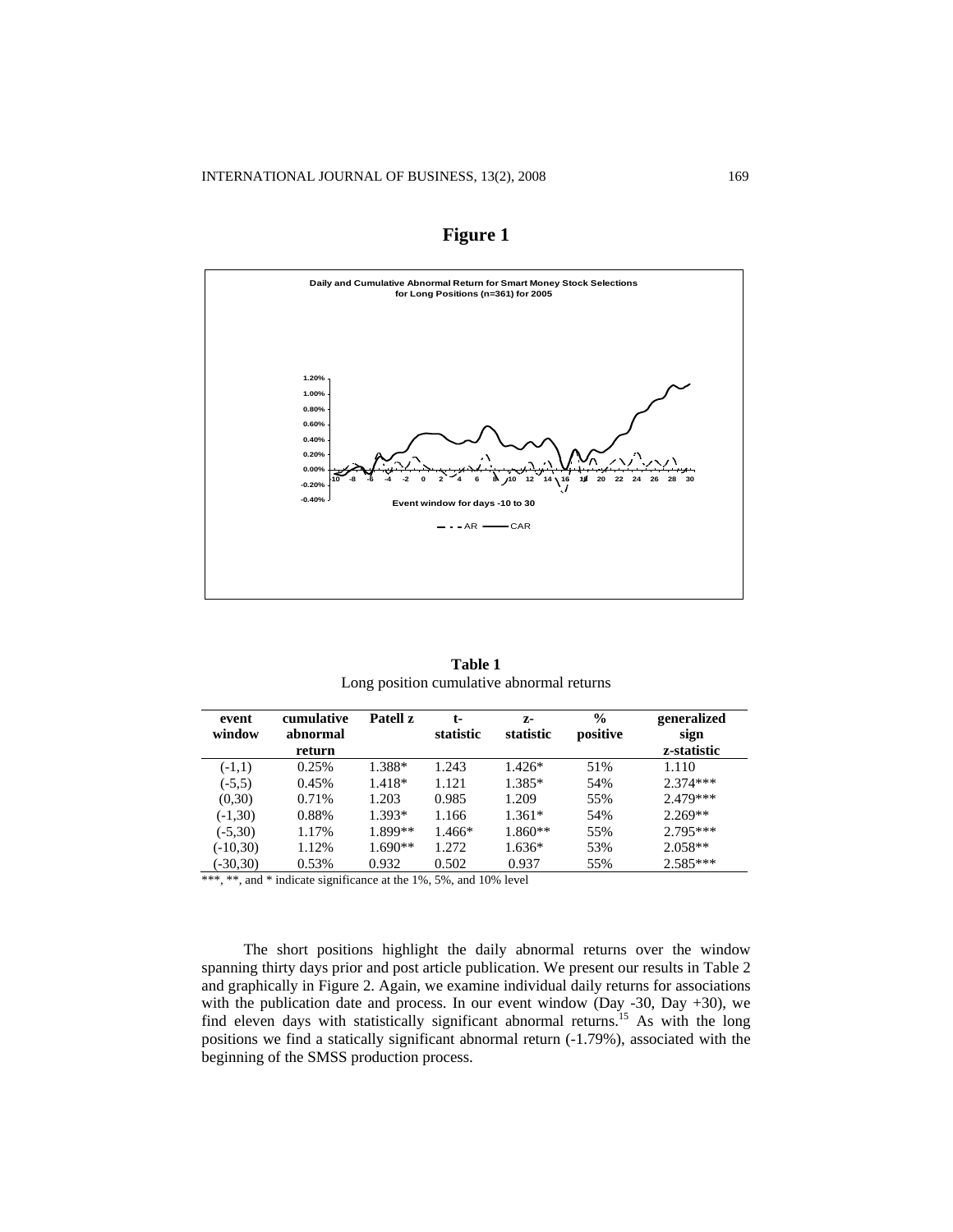

**Figure 2** 

In Table 2, we detail the cumulative abnormal returns for the short positions. For the windows that include day -5, all yield statistically significant negative cumulative abnormal returns. For the window  $(-5, +30)$ , the cumulative abnormal return is  $-5.85\%$ . Accordingly, negative abnormal returns are significantly greater than positive abnormal returns. As with the long positions, the statistical evidence is mixed, we find the expected negative returns.

| event      | cumulative | Patell z   | t-statistic | z-statistic | $\frac{0}{0}$ | generalized |
|------------|------------|------------|-------------|-------------|---------------|-------------|
| window     | abnormal   |            |             |             | positive      | sign        |
|            | return     |            |             |             |               | z-statistic |
| $(-1,1)$   | $-0.97\%$  | $-1.181$   | $-0.762$    | $-1.042$    | 40%           | $-0.620$    |
| $(-5,5)$   | $-4.68%$   | $-2.231**$ | $-1.647**$  | $-1.816**$  | 53%           | 0.414       |
| (0.30)     | $-1.43%$   | $-0.656$   | $-0.653$    | $-0.852$    | 40%           | $-0.620$    |
| $(-1,30)$  | $-2.13%$   | $-0.852$   | $-0.873$    | $-1.109$    | 33%           | $-1.137$    |
| $(-5,30)$  | $-5.85%$   | $-1.428*$  | $-2.285**$  | $-1.990**$  | 27%           | $-1.653**$  |
| $(-10,30)$ | $-6.33\%$  | $-1.594*$  | $-2.354***$ | $-2.072**$  | 33%           | $-1.137$    |
| $(-30,30)$ | $-7.18%$   | $-1.533*$  | $-2.158**$  | $-2.020**$  | 40%           | $-0.620$    |

**Table 2**  Short position cumulative abnormal return

\*\*\*, \*\*, and \* statistical significance at the 1%, 5%, and 10% level of significance.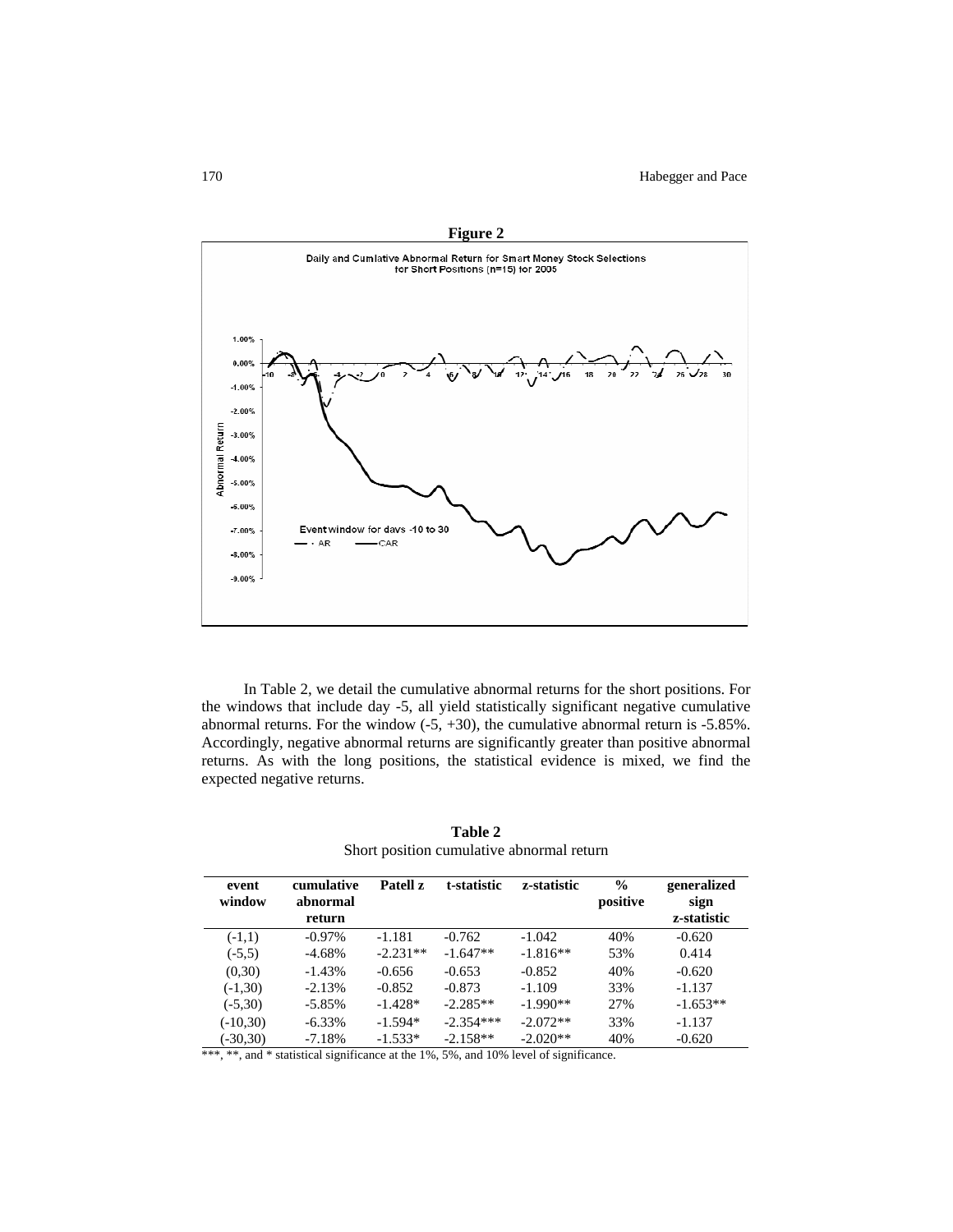We find day -5 has significant positive relative volume of 2.21% for long positions. This coincides with the positive return on day -5. Furthermore, we find 1.72% relative volume on day 0 and -5.93% relative volume for day +7. Day +26 is the only other day following publication that has significant negative relative volume (- 5.16%).

In Table 3, we list the mean cumulative relative volume. The window directly surrounding the publication date  $(-1, +1)$  shows positive relative trading volume. However, when considering the other windows, the relative trading volume is negative. This suggests there is only brief reaction directly on and around the trading date. The significant generalized sign z-statistics indicate that the tendency for the proportion of negative trading volume to dominate the proportion of positive trading volume.

| event<br>window | Cumulative abnormal relative volume for long positions<br>cumulative<br>abnormal<br>relative<br>volume | rank test  | % positive | generalized<br>sign<br>z-statistic |
|-----------------|--------------------------------------------------------------------------------------------------------|------------|------------|------------------------------------|
| $(-1,1)$        | 0.07%                                                                                                  | $2.725***$ | 45%        | $1.940*$                           |
| $(-5,5)$        | $-17.55%$                                                                                              | 0.431      | 46%        | $2.371**$                          |
| (0,30)          | $-55.87\%$                                                                                             | $-1.137$   | 43%        | 1.401                              |
| $(-1,30)$       | $-55.74%$                                                                                              | $-0.859$   | 43%        | 1.293                              |
| $(-5,30)$       | $-61.31%$                                                                                              | $-0.865$   | 44%        | $1.724*$                           |
| $(-10,30)$      | $-64.60\%$                                                                                             | $-0.451$   | 43%        | $2.155*$                           |
| $(-30,30)$      | $-114.45%$                                                                                             | $-2.393**$ | 45%        | $2.155*$                           |

**Table 3** 

\*\*\*, \*\*, and \* statistical significance at the 1%, 5%, and 10% level of significance.

| Table 4                                                 |
|---------------------------------------------------------|
| Cumulative abnormal relative volume for short positions |

| event<br>window | cumulative<br>abnormal<br>relative<br>volume | rank test  | % positive | generalized<br>sign<br>z-statistic |
|-----------------|----------------------------------------------|------------|------------|------------------------------------|
| $(-1,1)$        | 21.59%                                       | $2.049**$  | 47%        | 1.054                              |
| $(-5,5)$        | 10.59%                                       | $2.123**$  | 40%        | 0.508                              |
| (0,30)          | $-66.77\%$                                   | $2.310**$  | 60%        | $2.145**$                          |
| $(-1,30)$       | $-53.73%$                                    | $2.350**$  | 47%        | 1.054                              |
| $(-5,30)$       | $-38.90\%$                                   | $2.758***$ | 47%        | 1.054                              |
| $(-10,30)$      | $-66.12%$                                    | $2.089**$  | 47%        | 1.054                              |
| $(-30,30)$      | $-233.52\%$                                  | 0.459      | 40%        | 0.508                              |

\*\*\*, \*\*, and \* statistical significance at the 1%, 5%, and 10% level of significance.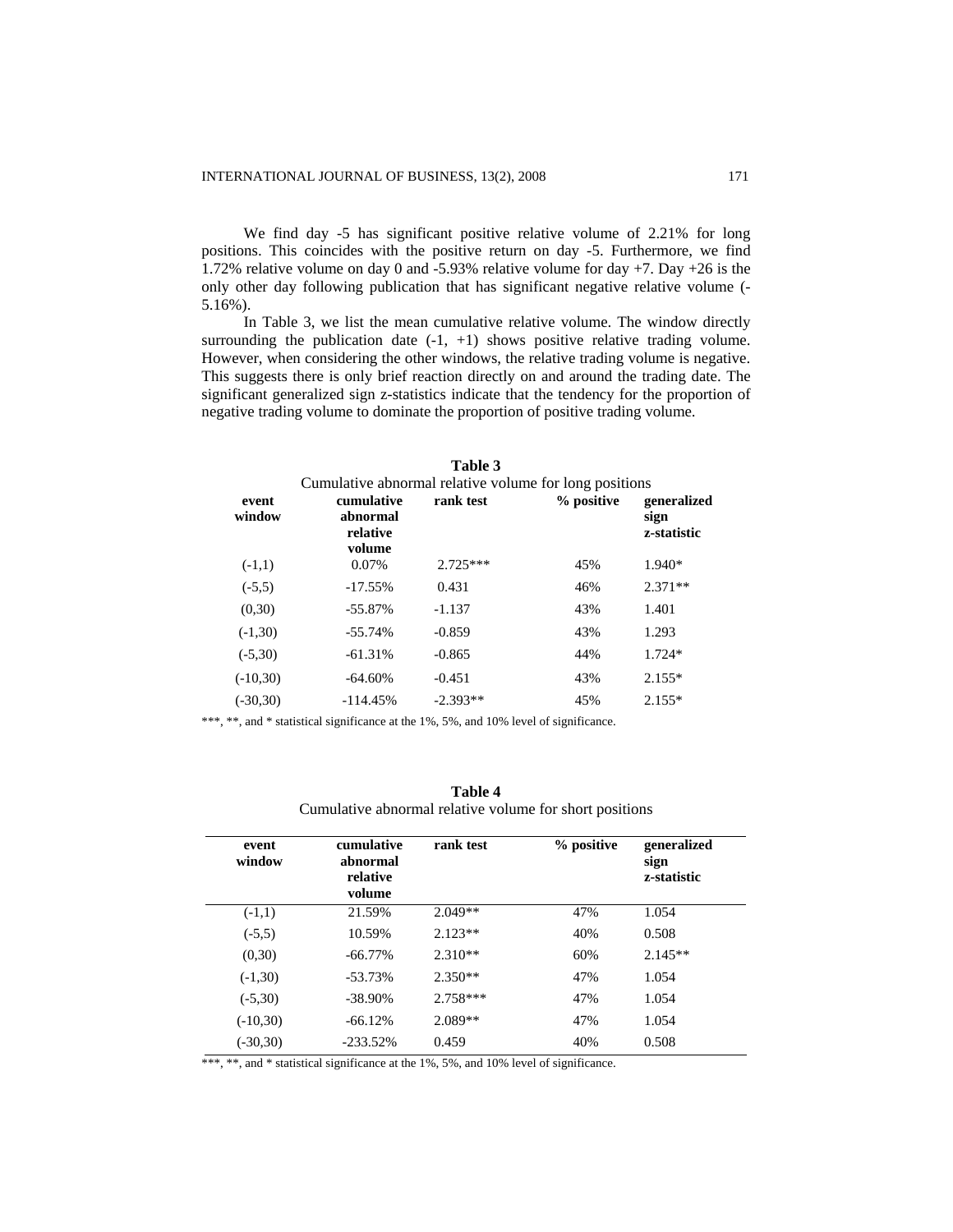All but one event window, for the mean cumulative relative volume for the short positions in Table 4, are statistically significant and negative. For the shortest windows  $(-1, +1)$  and  $(-5, +5)$  encompassing the publication date, the cumulative relative trading volume is positive. This is consistent with initial expectations.

On a cumulative basis, we find positive relative trading volume for  $(-1, +1)$  for long positions and (-5, +5) for short positions. These results are consistent with Liu, Smith, and Syed (1990), who find significantly greater trading volume in their threeday window  $(-2, 0)$ .

Are findings are different from prior studies as are price changes appear permanent and do not reverse. Are results are consistent with Womack (1996) and Beneish (1991) and support the Grossman and Stiglitz expanded definition of market efficiency.

To summarize the findings, the results for returns and trading volume are consistent prior to publications. On days -5 and -1 (for long positions) and day -5 (for short positions), we find significant abnormal positive and negative returns respectively. Likewise, we find significant positive relative trading volume on days -5 and 0 (for long positions) and day -5 (for short positions). Given the author's communication with *the WSJ* and his lead-time, this suggests that the market is reacting to the leakage of the information prior to its publication.

## **V. CONCLUSIONS**

We document positive (negative) abnormal returns and volume associated with long (short) recommendations published in WSJ's SMSS. In all event windows, we find expected signs associated with the recommendations. Interestingly, cumulative returns for the short positions are large (up to -7.18%) relative to the long positions (up to 1.17%).

We find evidence that either information leaks during the publication production process or investors are anticipating price movements by using similar screens. Unlike most previous research, our results indicate a persistent price change during the test period. We conclude, while based on free information, any processing and interpretation of that information by a highly disseminated news source is associated with price movements, particularly when the recommendation is a short position.

#### **ENDNOTES**

- 1. Lloyd-Davies and Canes (1978), Liu, Smith and Syed (1990), Barber and Loeffler (1993), Liang, (1999).
- 2. While not an exhaustive list: *The Journal of Finance Economics*, Affleck-Graves and Mendenhall (1992), Copeland and Mayers (1982), Stickel (1985); *The Journal of Finance,* Holloway (1981), Gregory (1983) Graham (1999); *Journal of Financial and Quantitative Analysis*, Peterson (1987 and 1995) Choi (2000); *The Journal of Business*, Huberman and Kandel (1987 and 1990) Hausman (1969) Shelton (1967) Broughton and Chance (1993). There is debate concerning the tradability of the immediate recommendation effect.
- 3. Grier and Katz (1976), Griffin and Sanvicente (1982), Holthausen and Leftwich (1986), Ingram, Brooks, and Copeland (1983).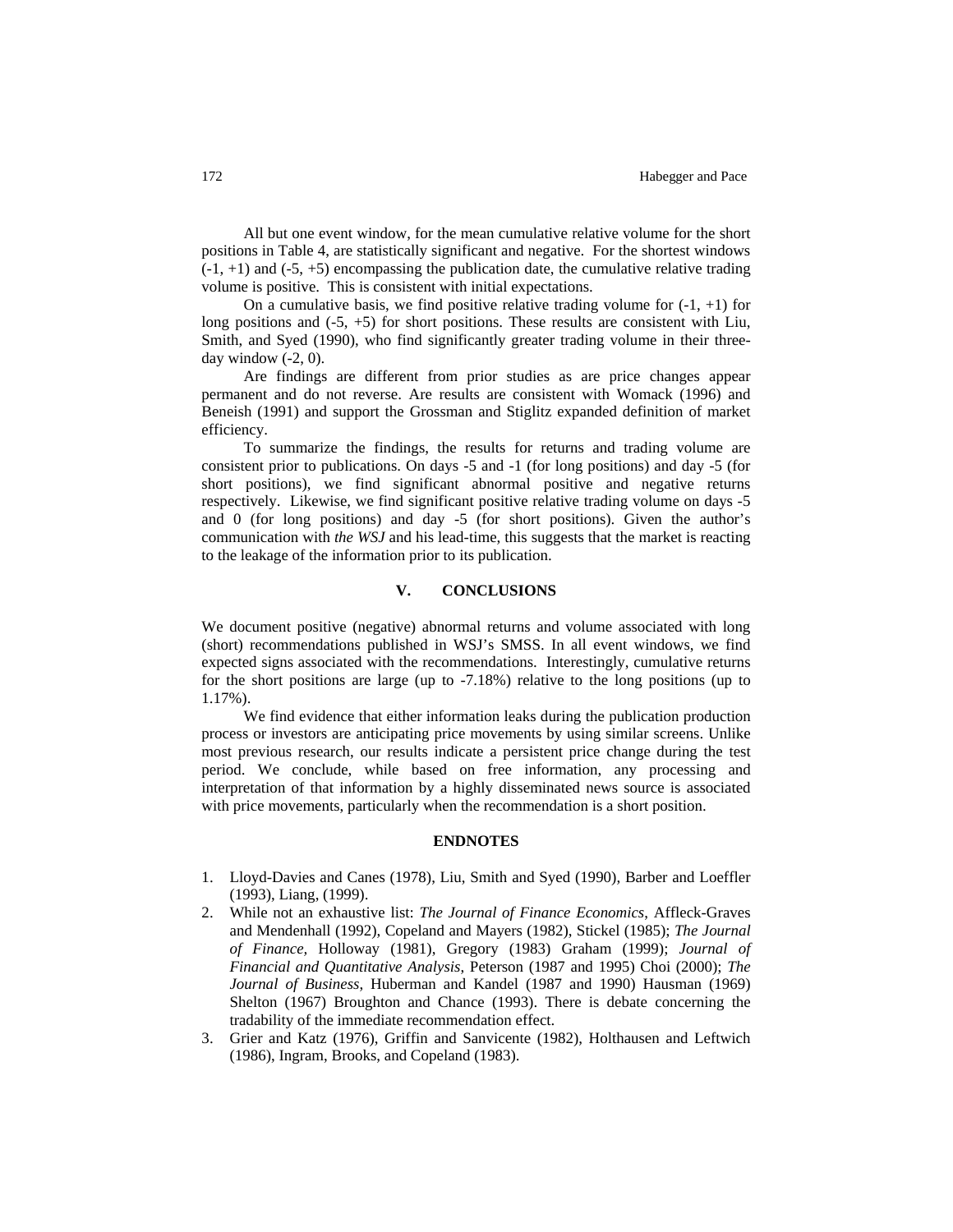- 4. Given the costs of gathering and analyzing financial data, market prices cannot reflect all available information, or else there would be no incentive to incur those costs.
- 5. Since inception, the column's reporter is Jack Hogue.
- 6. A complete list of types of stocks is available upon request.
- 7. Email communiqué with Mr. Hough, Wednesday, July 12, 2006.
- 8. The ten companies are Bright Horizons Family Solutions, Comtech Telecommunications, Genesco, Lightbridge, Oshkosh Trucking, Pediax Medical Group, Res-Care, Stage Stores, Stein Mart, and Toro.
- 9. Hough, WSJ. pp. D2, 22 December 2005.
- 10. The first complete calendar year the SMSS articles appear in the WSJ is 2005.
- 11. We use Eventus® software.
- 12. If the publication date falls on a non-trading day, we use the next available trading day.
- 13. The days (returns) statistically significant are -28 (-0.13%), -24 (-0.13%), -23 (- 0.29%),  $-20$  (0.23%),  $-6$  ( $-0.09$ %),  $-5$  (0.22%),  $-1(0.17)$ %),  $+7$  (0.20%),  $+16$  ( $-$ 0.29%),  $+17$  (0.27%),  $+19$  (0.15%),  $+22$  (0.15%), and  $+24$  (0.23%).
- 14. We are using closing prices, so the return of Day -1 is typically the Wednesday closing price to the Thursday closing price. Recall that the online publication is the midnight between Wednesday and Thursday. Because we do not observe a Day 0 significant return, the stock price likely prices the information in the pre-market and intraday Day 0.
- 15. The days (returns) statistically significant are -30 (0.49%), -28 (0.75%), -27 (- 0.65%),  $-15$  ( $-0.54$ %),  $-9$  (0.50%),  $-5$  ( $-1.79$ %),  $-4$  ( $-0.78$ %),  $+6$  ( $-0.74$ %),  $+22$  $(0.71\%)$ ,  $+24$   $(-0.58\%)$ ,  $+27$   $(-0.52\%)$ .

#### **REFERENCES**

- Affleck-Graves, John, and Mendenhall, Richard R., 1992, "The Relation between the Value Line Enigma and Post-Earnings-Announcement Drift," *Journal of Financial Economics,* 31(1), 75-97.
- Barber, Brad M., and Loeffler, Douglas, 1993, "The "Dartboard" Column: Second-Hand Information and Price Pressure," *The Journal of Financial and Quantitative Analysis*, 28(2), 273-284.
- Beneish, Messod, 1991, "Stock Prices and the Dissemination of Analysts' Recommendation," *The Journal of Business*, 64(3), 393-416.
- Broughton, John B., and Chance, Don M., 1993, "The Value Line Enigma Extended: An Examination of the Performance of Option Recommendations," *The Journal of Business*, 66(4), 541-570.
- Campbell, Cynthia, and Wasley, Charles, 1996, "Measuring Abnormal Daily Trading Volume for Samples of NYSE/ASE and NASDAQ Securities Using Parametric and Nonparametric Test Statistics," *Review of Quantitative Finance and Accounting,* 6(3), 309-326.
- Choi, James J., 2000, "The Value Line Enigma: The Sum of Known Parts?" *The Journal of Financial and Quantitative Analysis*, 35(3), 485-498.
- Copeland, Thomas E., and Mayers, David, 1982, "The Value Line Enigma (1965- 1978): A Case Study of Performance Evaluation Issues," *Journal of Financial*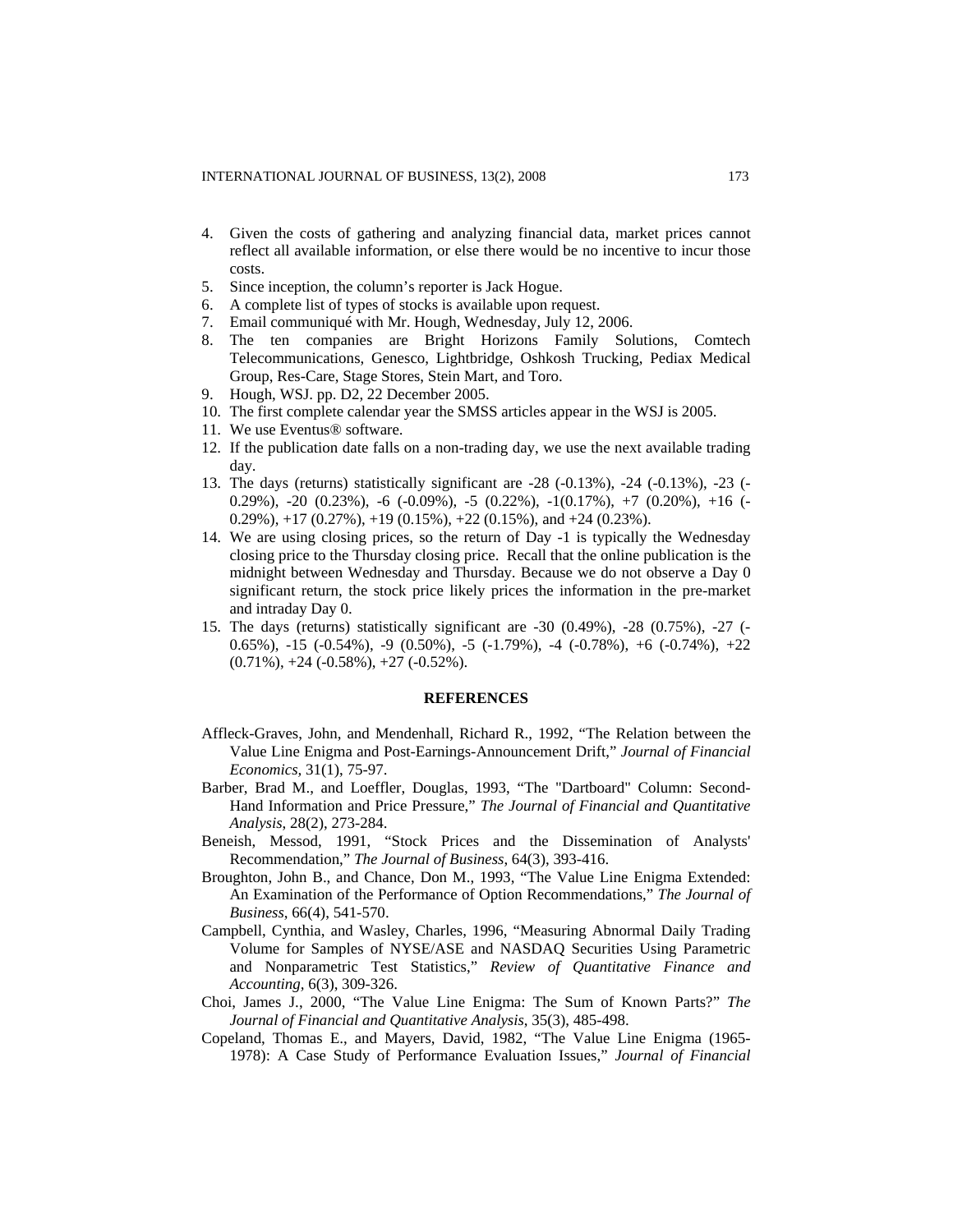*Economics*, 10(3), 289-322.

- Cowan, Arnold R., 2005, *Eventus Software*, version 8. Cowan Research LC, Ames, Iowa.
- Cowan, Arnold R., 2005, *Eventus 8.0 User's Guide*. Cowan Research LC, Ames, Iowa.
- Cowan, Arnold R. and Sergeant, Anne M.A., 1995, "Trading Frequency and Event Study Test Specification: Empirical Evidence," *Journal of Banking and Finance* 20, 1731-1757.
- Engelberg, Joseph, Sasseville, Caroline, and Williams, Jared, 2006, "Is the Market Mad? Evidence from Mad Money," SSRN:<http://ssrn.com/abstract=870498>.
- Graham, John R., 1999, "Herding Among Investment Newsletters: Theory and Evidence," *The Journal of Finance*, 54(1), 237-269.
- Gregory, N. A., 1983, "Testing an Aggressive Investment Strategy Using Value Line Ranks: A Comment/Comment/Reply," The *Journal of Finance*, 38(1), 257-270.
- Grier, Paul and Katz, Steven, 1976, "The Differential Effects of Bond Rating Changes Among Industrial and Public Utility Bonds by Maturity," *The Journal of Business,* 49(2), 226-240.
- Griffin, Paul A., and Sanvicente, Antonio, 1982, "Common Stock Returns and Rating Changes: A Methodological Comparison," *The Journal of Finance*, 37(1), 103- 120.
- Grossman, Sanford J., and Stiglitz, Joseph E., 1980, "On the Impossibility of Informationally Efficient Markets," *The American Economic Review*, 70(3), 393- 409.
- Hausman, Warren H., 1969, "A Note on "The Value Line Contest: A Test of the Predictability of Stock-Price Changes," *The Journal of Business*, 42(3), 317-321.
- Holthausen, Robert W., and Leftwich, Richard W., 1986, "The Effect of Bond Rating Changes on Common Stock Prices," *Journal of Financial Economics*, 17(1), 57- 90.
- Holloway, Clark, 1981, "A Note on Testing an Aggressive Investment Strategy Using Value Line Ranks," *The Journal of Finance*, 36(3), 711-720.
- Hough, Jack, personal communication, July 12, 2006.
- Huberman, Gur, and Kandel, Shmuel, 1987, "Value Line Rank and Firm Size," *The Journal of Business,* 60(4), 577-590.
- Huberman, Gur, and Kandel, Shmuel, 1990, "Market Efficiency and Value Line's Record," *The Journal of Business,* 63(2), 187-217.
- Ingram, Robert W., Brooks, Leroy D., and Copeland, Ronald M., 1983, "The Information Content of Municipal Bond Rating Changes: A Note," *The Journal of Finance*, 38(3), 997-1004.
- Liang, Bing, 1999, "Price Pressure: Evidence from the Dartboard Column," Journal of Business, 72(1), 119-134.
- Liu, Pu, Smith, Stanley D, and Syed, Azmat A., 1990, "Stock Price Reactions to the Wall Street Journal's Securities Recommendations," *The Journal of Financial and Quantitative Analysis*, Vol. 25, No. 3, pp. 399-410.
- Lloyd-Davies, Peter, and Canes, Michael, 1978, "Stock Prices and the Publication of Second-Hand Information," *The Journal of Business,* 51(1), 43-56.
- Millon, Marcia H., and Thakor, Anjan V., 1985, "Moral Hazard and Information Sharing: A Model of Financial Information Gathering Agencies," *The Journal of Finance,* 40(5), 1403-1423.